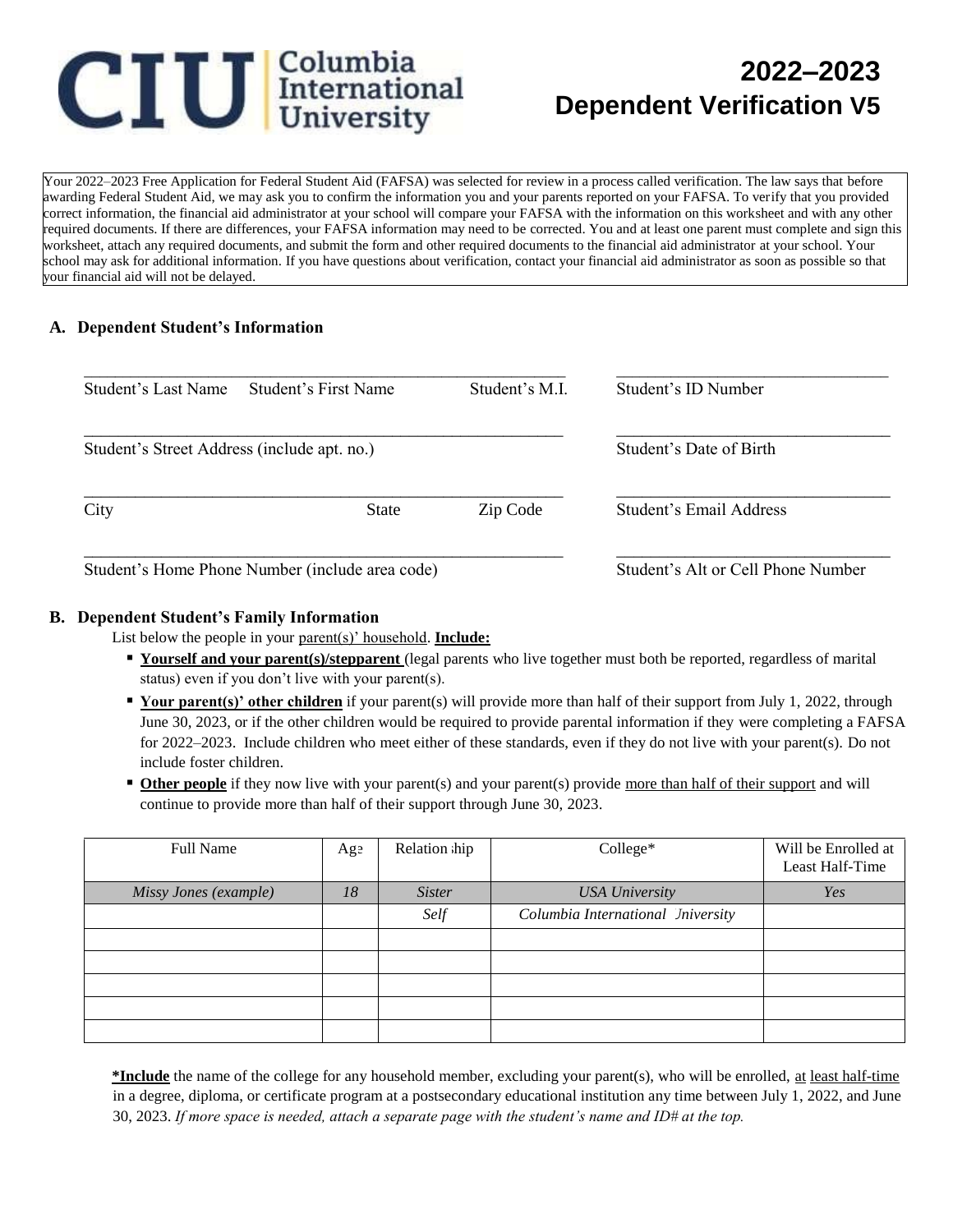## C. **Student Income Information**

#### **Tax Filers**

#### *Check the box that applies:*



The student has filed a 2020 IRS Income Tax Return AND has used the IRS DRT in *FAFSA on the Web* to transfer 2020 IRS Income tax return information into the student's FAFSA*.* 

The student has filed a 2020 IRS Income Tax Return AND has not yet used the IRS DRT in *FAFSA on the Web*, but will use the tool to transfer 2020 IRS income tax return information into the student's FAFSA once the 2020 IRS income tax return has been filed.

The student has filed a 2020 IRS Income Tax Return, BUT is unable or chooses not to use the IRS DRT in *FAFSA on the Web*, and instead will provide the school a **2020 IRS Tax Return Transcript**. (Signature not required)

#### A **2020 IRS Tax Transcript** may be obtained through:

- Online Request Go to [www.IRS.gov,](http://www.irs.gov/) under the Tools heading on the IRS homepage, click "Get a Tax Transcript online or by mail." Make sure to request the "IRS Tax Return Transcript" and *NOT* the "IRS Tax Account Transcript."
- Telephone Request  $-1-800-908-9946$
- Paper Request Form IRS Form 4506T-EZ or IRS Form 4506-T

*\_\_\_\_* Check here if a **2020 IRS Tax Return Transcript** is provided.

\_\_\_\_ Check here if a **2020 IRS Tax Return Transcript** will be provided later (verification cannot be completed until this form is received in our office).

#### **Non-Tax Filers**

#### *Check the box that applies:*



The student did not file a 2020 IRS Income Tax Return, was not employed and had no income earned from work in 2020.

The student did not file a 2020 IRS Income Tax Return, and was not required to file.

List below the names of all employers, the amount earned from each employer in 2020, and whether an IRS W-2 form is provided.

- List every employer even if the employer did not issue an IRS W-2 form.
- If more space is needed, provide a separate page with the student's name and ID number at the top.
- **Provide copies of all 2020 IRS W-2 forms issued to the student by employers.**

| Employer's Name                 | 2020 Amount Earned | IRS W-2 Attached? |
|---------------------------------|--------------------|-------------------|
| Suzy's Auto Body Shop (example) | \$2,000.00         | Yes               |
|                                 |                    |                   |
|                                 |                    |                   |
|                                 |                    |                   |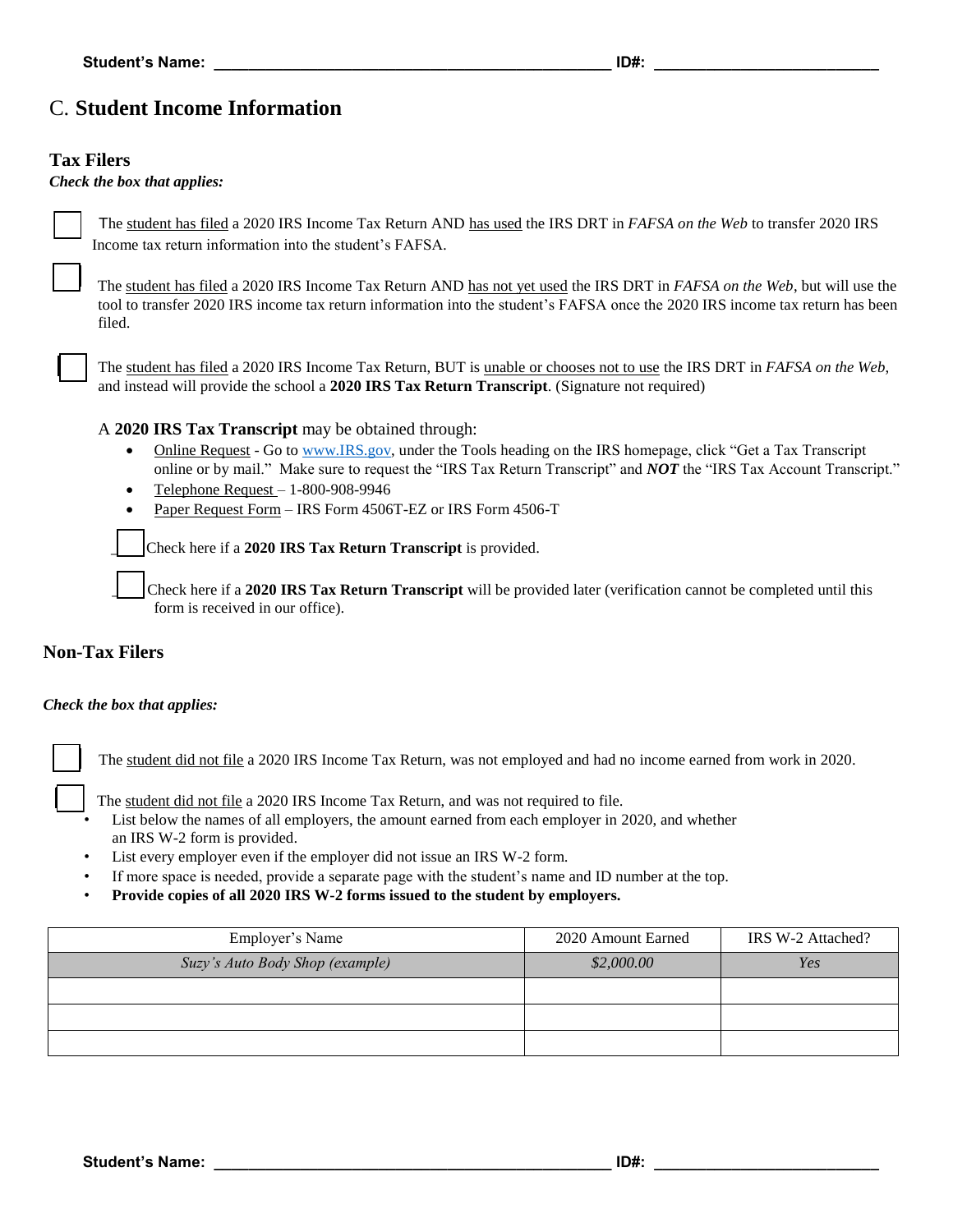## **D. Parent Income Information**

**NOTE: The instructions below apply to each parent/step-parent in the household (both legal parents who live together must report, regardless of marital status)**. Notify the financial aid office if the parents filed separate IRS income tax returns for 2020 or had a change in marital status after the end of the 2020 tax year on Dec. 31, 2020.

#### **Tax Filers**

#### *Check the box that applies:*

The parents have filed a 2020 IRS Income Tax Return AND have used the IRS DRT in *FAFSA on the Web* to transfer 2020 IRS Income tax return information into the student's FAFSA*.*

The parents have filed a 2020 IRS Income Tax Return AND have not yet used the IRS DRT in *FAFSA on the Web*, but will use the tool to transfer 2020 IRS income tax return information into the student's FAFSA once the 2020 IRS income tax return has been filed.

The parents have filed a 2020 IRS Income Tax Return AND are unable or choose not to use the IRS DRT in *FAFSA on the Web*, and instead will provide the school a **2020 IRS Tax Return Transcript(s)**. (Signature not required)

*\_\_\_\_* Check here if a **2020 IRS Tax Return Transcript** is provided.

\_\_\_\_ Check here if a **2020 IRS Tax Return Transcript** will be provided later (verification cannot be completed until this form is received in our office).

#### A **2020 IRS Tax Transcript** may be obtained through:

- Online Request Go to [www.IRS.gov,](http://www.irs.gov/) under the Tools heading on the IRS homepage, click "Get a Tax Transcript" online or by mail." Make sure to request the "IRS Tax Return Transcript" and NOT the "IRS Tax Account Transcript."
- Telephone Request  $-1-800-908-9946$
- Paper Request Form IRS Form 4506T-EZ or IRS Form 4506-T

#### **Non-Tax Filers**

All non-tax filers chosen for verification are required to order a Verification of Non-filing Letter from the IRS and provide this document for our Financial Aid Office. This can be ordered on the IRS website: [https://www.irs.gov/individuals/tax-return](https://www.irs.gov/individuals/tax-return-transcript-types-and-ways-to-order-them)[transcript-types-and-ways-to-order-them](https://www.irs.gov/individuals/tax-return-transcript-types-and-ways-to-order-them)

#### *Check the box that applies:*

Neither parent/step-parent filed a 2020 IRS Income Tax Return, neither parent was employed and had no income earned from work in 2020.

Neither parent/step-parent filed a 2020 IRS Income Tax Return, and was not required to file. If one or both parents were employed in 2020.

- List below the names of all employers, the amount earned from each employer in 2020, and whether an IRS W-2 form is provided.
- List every employer even if the employer did not issue an IRS W-2 form.
- If more space is needed, provide a separate page with the student's name and ID number at the top.
- **Provide copies of all 2020 IRS W-2 forms issued to the student by employers.**

| Employer's Name                 | 2020 Amount Earned | IRS W-2 Attached? |
|---------------------------------|--------------------|-------------------|
| Suzy's Auto Body Shop (example) | \$2,000.00         | Yes               |
|                                 |                    |                   |
|                                 |                    |                   |
|                                 |                    |                   |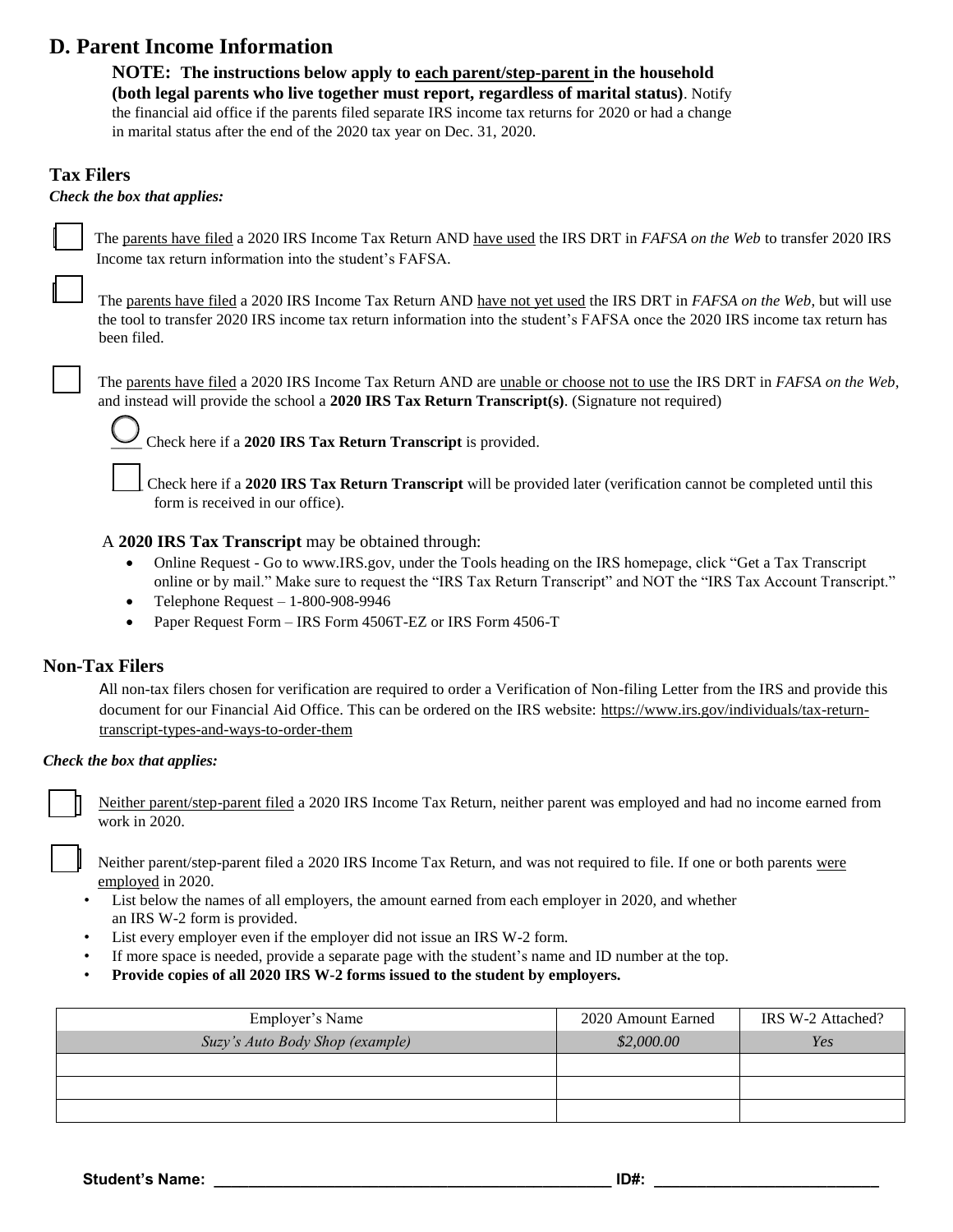## **E. High School Completion Status**

Provide one of the following documents that indicate the student's high school completion status when the student will begin college in 2022–2023 (check the box for the one you are submitting):

| A copy of the student's high school diploma.                                                                                                                                                                                                                                                                                                              |
|-----------------------------------------------------------------------------------------------------------------------------------------------------------------------------------------------------------------------------------------------------------------------------------------------------------------------------------------------------------|
| A copy of the student's final official high school transcript that shows the date when the diploma was awarded.                                                                                                                                                                                                                                           |
| A copy of the "secondary school leaving certificate" or other similar document if a student has completed secondary<br>education in a foreign country                                                                                                                                                                                                     |
| A state certificate or transcript received by a student after the student passed a State-authorized examination that the<br>State recognizes as the equivalent of a high school diploma (GED test, HiSET, TASC, or other State-authorized<br>examination.)                                                                                                |
| An academic transcript that indicates the student successfully completed at least a two-year program that is<br>acceptable for full credit toward a bachelor's degree.                                                                                                                                                                                    |
| If State law requires a homeschooled student to obtain a secondary school completion credential for homeschool<br>(other than a high school diploma or its recognized equivalent), a copy of that credential.                                                                                                                                             |
| If State law does not require a homeschooled student to obtain a secondary school completion credential for<br>homeschool (other than a high school diploma or its recognized equivalent), a transcript or the equivalent, signed by<br>the student's parent or guardian, that lists the secondary school courses the student completed and documents the |

If the student is unable to obtain the documentation listed above, he or she must contact the Financial Aid Office.

successful completion of a secondary school education in a homeschool setting.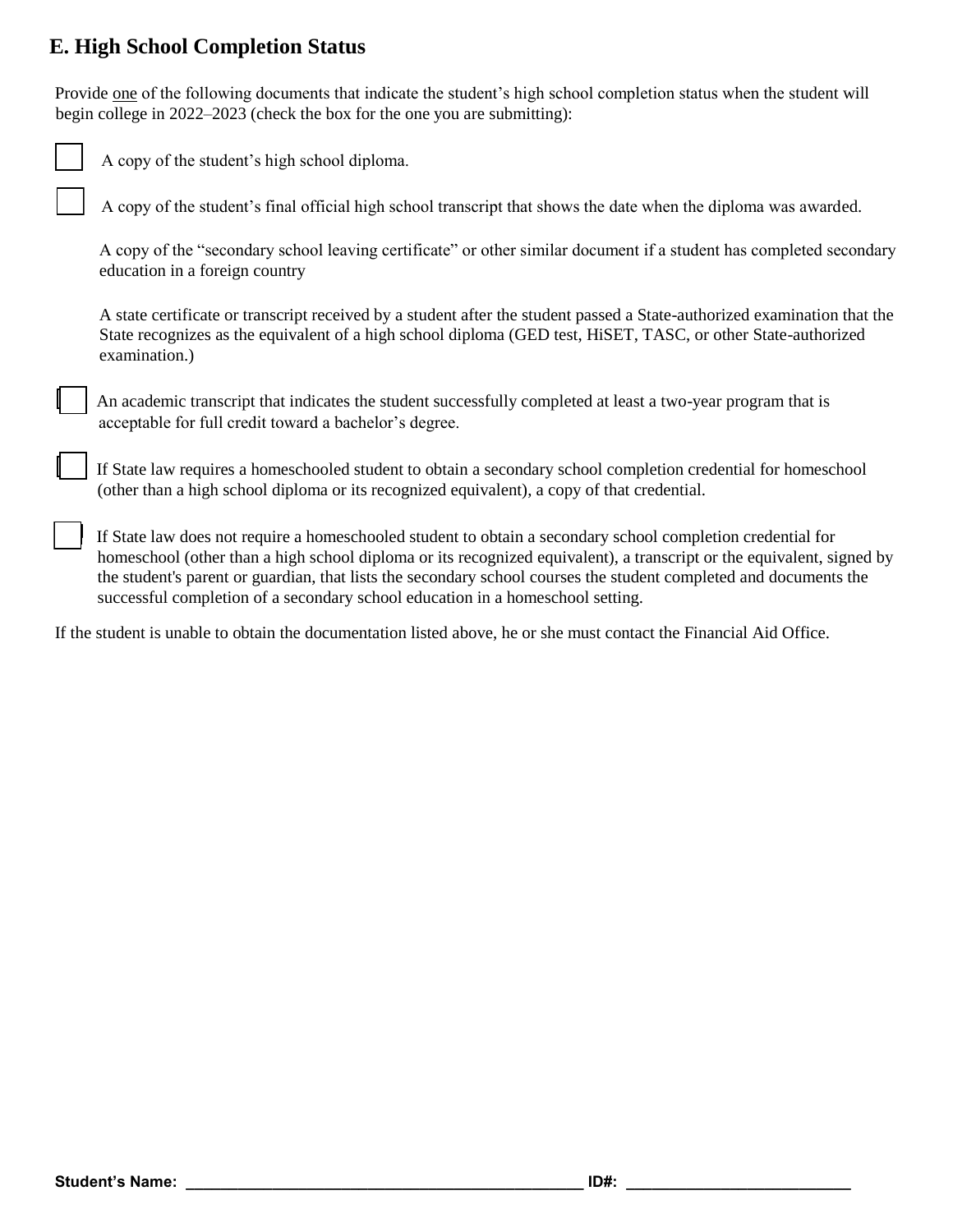## **F. Students** *unable* **to present form and ID in person at Columbia International University:**

## **Identity and Statement of Educational Purpose (To Be Signed with Notary)**

If the student is unable to appear in person at Columbia International University to verify his or her identity, the student must provide:

- (a) A copy of the valid government-issued photo identification (ID) that is acknowledged in the notary statement below, such as but not limited to a driver's license, other state-issued ID, or passport; and
- (b) The original notarized Statement of Educational Purpose provided below.

## **Statement of Educational Purpose**

|        |                                                                                     |                                                | I certify that I (Print Student's Name) am the individual signing this Statement of Educational                    |
|--------|-------------------------------------------------------------------------------------|------------------------------------------------|--------------------------------------------------------------------------------------------------------------------|
|        |                                                                                     |                                                | Purpose and that the federal student financial assistance I may receive will only be used for educational purposes |
|        | and to pay the cost of attending Columbia International University for 2022-2023.   |                                                |                                                                                                                    |
|        | (Student's Signature)                                                               |                                                | (Date) (Student's ID Number)                                                                                       |
|        |                                                                                     | <b>Notary's Certificate of Acknowledgement</b> |                                                                                                                    |
|        |                                                                                     |                                                |                                                                                                                    |
|        |                                                                                     |                                                |                                                                                                                    |
|        |                                                                                     |                                                |                                                                                                                    |
| (Date) |                                                                                     | (Notary's name)                                |                                                                                                                    |
|        | and provided to me on basis of satisfactory evidence of<br>(Printed name of signer) |                                                |                                                                                                                    |
|        |                                                                                     |                                                |                                                                                                                    |
|        | (Type of government-issued photo ID provided) Instrument.                           |                                                |                                                                                                                    |
|        | <b>WITNESS</b> my hand and official seal                                            |                                                |                                                                                                                    |
|        |                                                                                     |                                                | (Notary signature)                                                                                                 |
| (Seal) |                                                                                     |                                                |                                                                                                                    |
|        |                                                                                     |                                                | (Date)                                                                                                             |
|        |                                                                                     |                                                |                                                                                                                    |